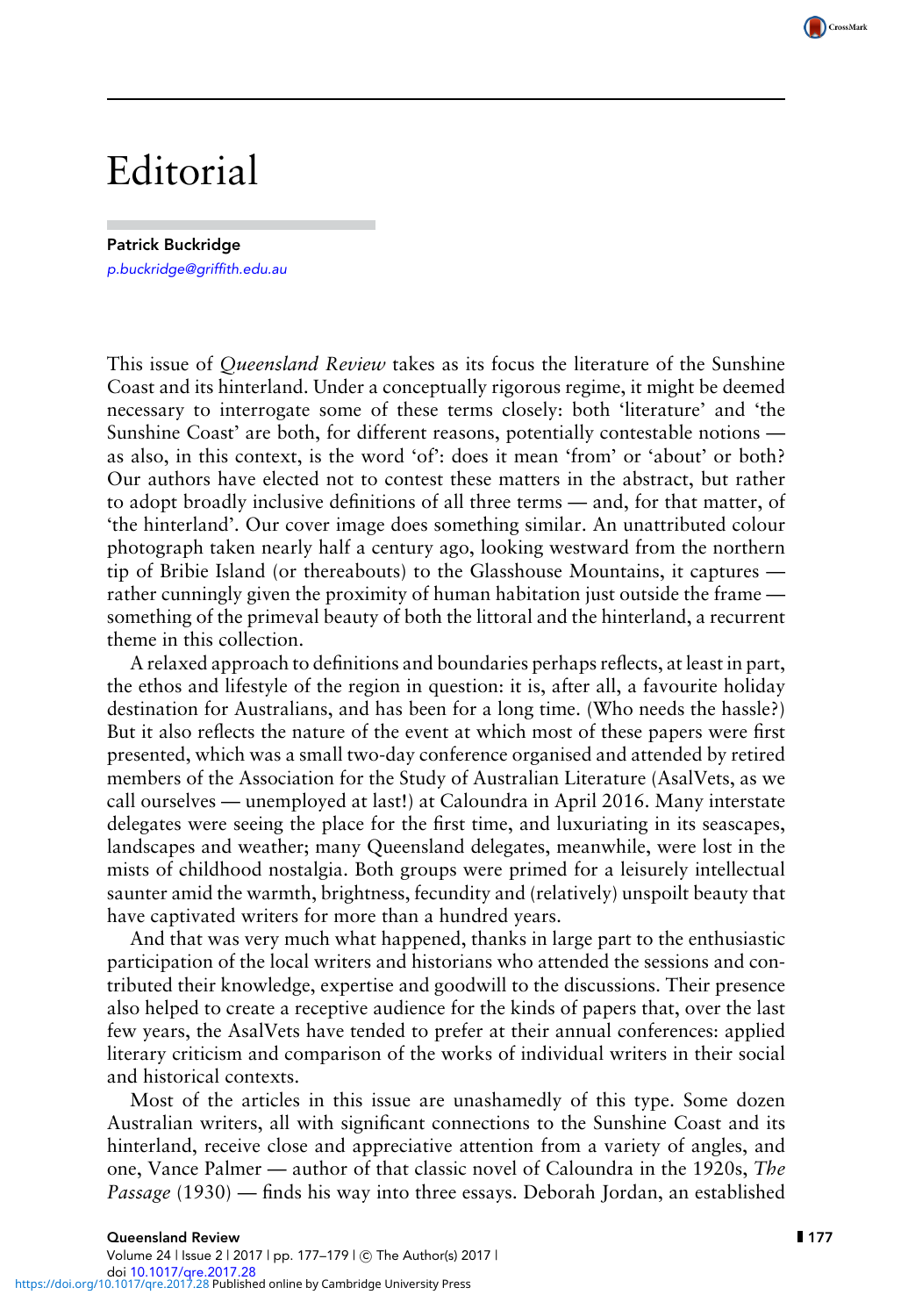authority on the life and thought of Nettie and Vance Palmer, shows how the Palmers' Caloundra writings — in distinct but complementary ways — addressed some surprisingly contemporary questions about environmental conservation and the value of regional writing in the context of a self-consciously national literature. Susan Lever takes up some similar issues in her lively and provocative comparison of *The Passage* with Susan Johnson's recent novel *The Landing* (2015) — two evocations of 'utopian' Sunshine Coast communities published 85 years apart. Belinda McKay looks at the 'Aboriginality' present in 'whitened' form in Palmer's novel, comparing it with the different (but also uncomfortably displaced) treatment of Indigenous culture nearly forty years later in that other wonderful novel of the hinterland, Eleanor Dark's *Lantana Lane* (1951), relating both novels to ideas about 'development' in the region. As it happens, Dark's minor masterpiece has had a good run in *Queensland Review*. McKay herself published a more comprehensive piece on *Lantana Lane* in 2001 (vol. 8, no. 2), and just last year Melinda Cooper wrote about it in relation to 'late modernity' (vol. 23, no. 2). Both can be accessed on the Cambridge University Press website, [https://www.cambridge.org/core/journals/queensland-review.](https://www.cambridge.org/core/journals/queensland-review)

The natural environment was always going to be a leading theme in a collection of this kind. If coastal seascapes preoccupied Vance Palmer — and later John Blight, whose two volumes of sea sonnets Kay Ferres explores here with subtle ingenuity — it has been the fertility and verdancy of the hinterland that have attracted writers like Peter Carey, whose stellar career might plausibly be dated from the three years he spent living in a hippie commune at Brown's Creek near Yandina, when he published *War Crimes* (1979) and *Bliss* (1981). Tony Hassall guides us through the strangely beautiful novel, *His Illegal Self* (2008), in which Carey returns at the end, in both plot and spirit, to that same luxuriant landscape. The hinterland also features prominently in Inga Simpson's work — indeed, she has described herself as both 'nature writer' and 'hinterland writer'. Jane Frank's essay provides an appreciation of the 'quiet power' of her recent novels, set in the Eudlo/Palmwoods area. Nina Gartrell, another denizen of the hinterland, departs from the conventions of the critical essay in her 'permaculture travel memoir', a lyrical rumination on the balance between her emotional fidelity to a regionally precise childhood home and her 'polyamorous affinities' to other places in the world.

Other essays document less idyllic, more ambivalent experiences of the region. Cheryl Taylor compares the poems Thea Astley wrote about love and landscape while she was teaching at Imbil and Pomona in the late 1940s with her more jaundiced and satirical treatment of the same material in her novel *A Descant for Gossips* (1960). Sue Sheridan, in considering the career of Nancy Cato, bestknown for her Murray River trilogy *All the Rivers Run* (1978), finds good reason to reframe her work in 'ecocritical' terms. Delightfully responsive as her poetry (largely uncollected and little known) is to the natural beauties of the Noosa area, where she spent the last thirty years of her life, it is deeply informed by the politics of her career as an environmental activist in the latter part of the last century, when resistance to the greed of local developers and governments was important to the future of the whole region.

Judith Wright, another indefatigable environmental warrior, is not discussed directly in this issue (although it was pleasing to welcome the eminent Wright scholar Shirley Walker to the conference). But Wright's husband-to-be, Jack McKinney,